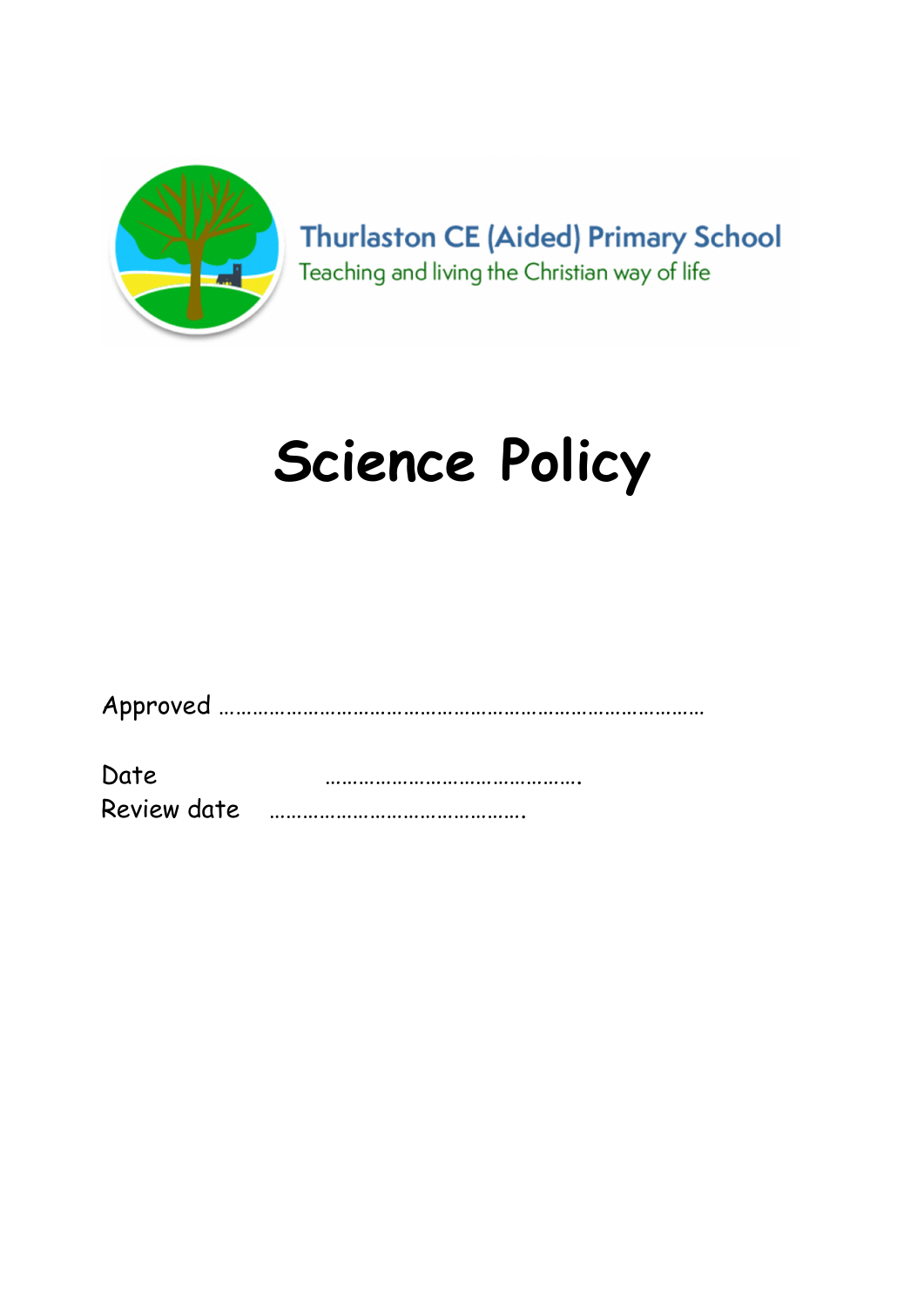# Science Policy

This policy outlines the guiding principles by which this school will implement Science in the National Curriculum in England, in the context of the governing body's curriculum policy statement and its staffing, health & safety and equal-opportunities policies.

### Our Rationale for Teaching Science

Science is a body of knowledge built up through experimental testing of ideas. Science is also methodology, a practical way of finding reliable answers to questions we may ask about the world around us. Science in our school is about developing children's ideas and ways of working that enable them to make sense of the world in which they live through investigation, as well as using and applying process skills. We believe that a broad and balanced science education is the entitlement of all children, regardless of ethnic origin, gender, class, aptitude or disability.

### 1. Our Aims in Teaching Science Include the Following.

- Preparing our children for life in an increasingly scientific and technological world.
- Fostering concern about, and active care for, our environment.
- Helping our children acquire a growing understanding of scientific ideas.
- Helping develop and extend our children's scientific concept of their world.
- Developing our children's understanding of the international and collaborative nature of science.

#### Attitudes

- Encouraging the development of positive attitudes to science.
- Building on our children's natural curiosity and developing a scientific approach to problems.
- Encouraging open-mindedness, self-assessment, perseverance and responsibility.
- Building our children's self-confidence to enable them to work independently.
- Developing our children's social skills to work cooperatively with others.
- Providing our children with an enjoyable experience of science, so that they will develop a deep and lasting interest and may be motivated to study science further.

#### Skills

- Giving our children an understanding of scientific processes.
- Helping our children to acquire practical scientific skills.
- Developing the skills of investigation including observing, measuring, predicting, hypothesising, experimenting, communicating, interpreting, explaining and evaluating.
- Developing the use of scientific language, recording and techniques.
- Developing the use of ICT in investigating and recording.
- Enabling our children to become effective communicators of scientific ideas, facts and data.

## 2. Our Teaching Aims

Teaching science (National Curriculum) in ways that are imaginative, purposeful, well managed and enjoyable.

- Giving clear and accurate teacher explanations and offering skillful questioning.
- Making links between science and other subjects.
- Science is a core subject in the National Curricula (for England, Wales and Northern Ireland).

In England, it has four attainment targets and a statement of breadth of study. These are: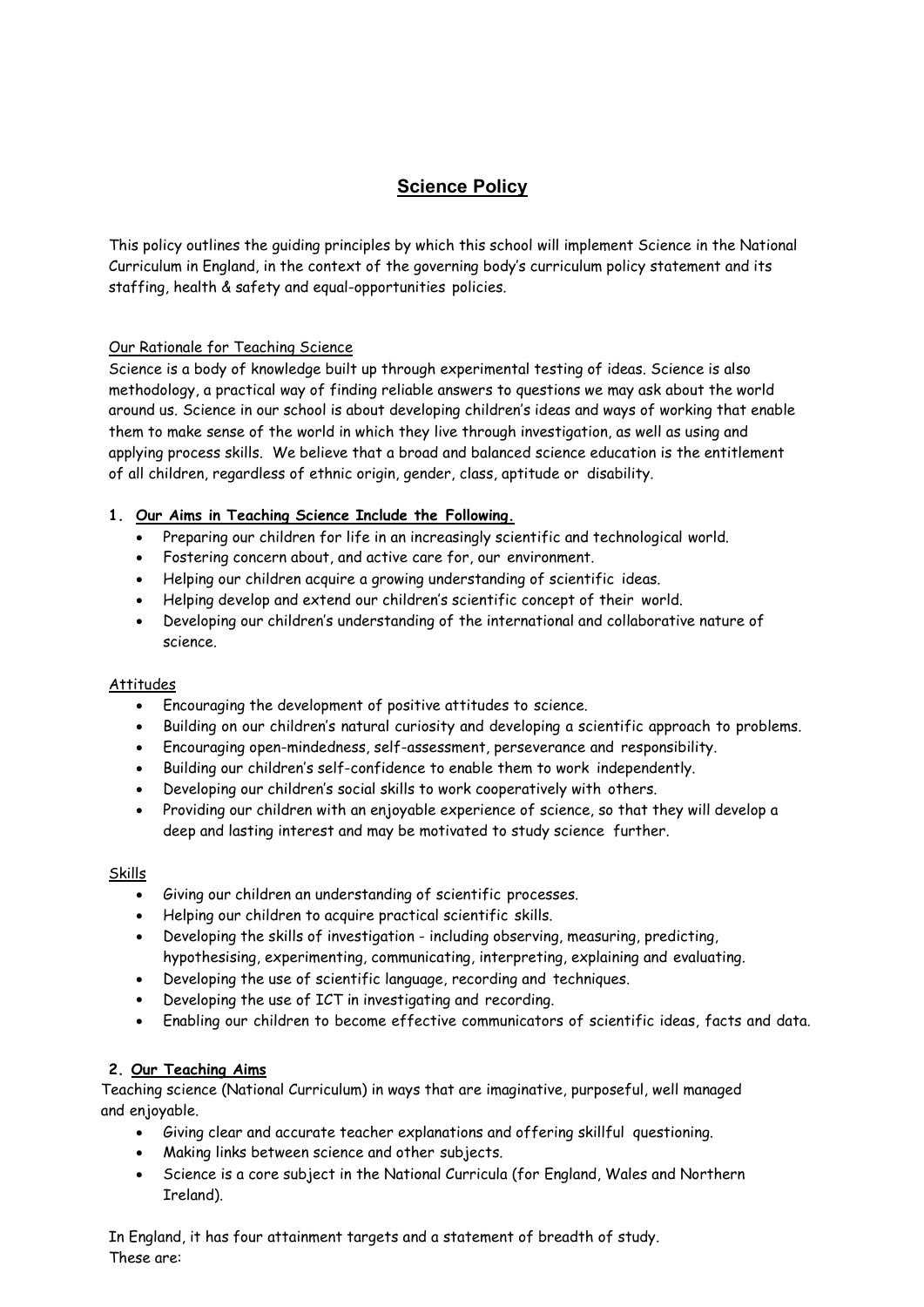Sc1 Scientific enquiry; Sc2 Life and living processes; Sc3 Materials and their properties; Sc4 Physical processes.

Our role is to teach scientific enquiry through the contexts of the three main content areas. The breadth of study statement in the National Curriculum is concerned with issues such as the use of ICT, scientific language and health & safety. Children in Class 1 are taught the science elements of the foundation stage document through the Early- Learning Curriculum: Understanding of the World.

### 3. How Science is Structured through the School

Planning for science is a process in which all teachers are involved to ensure that the school gives full coverage of (National Curriculum Science and science in the Foundation stage). Science teaching in the school is about excellence and enjoyment. We adapt and extend the curriculum to match the unique circumstances of our school.

- The school broadly follows the National Curriculum Science (in England) and topics may be taught weekly or in blocks (topics.)
- The National Curriculum is taught as described below, following the yearly curriculum map, agreed after whole-staff discussion. This ensures progression between year groups and guarantees topics are revisited.
- Teachers are expected to adapt and modify the plans to suit their children's interests, current events, their own teaching style, the use of any support staff and the resources available.
- We must ensure that any modification does not overlook any areas of the National Curriculum.

We have modified the scheme of work as follows:

- Generally, two units are taught each term.
- Units on Life and Living Processes are commonly taught in the spring and summer terms.

### 4. Our Approach to Science

The essential elements describing how science is taught in our school are described below.

- Teachers' planning and pupil activities are adapted to the needs of each cohort.
- We use ICT widely in science. Children are given the opportunity to practice science skills and enhance their presentation using carefully chosen software.
- We use ICT for enquiry work, such as data logging.
- The school combines these secondary sources with first-hand scientific enquiries, building children's science skills.
- We actively teach science skills, and reinforce learning with selected enquiry simulations.
- We encourage children to ask and answer their own questions as far as practicable.
- Children complete at least two full enquiries each term, taking increasing responsibility for their planning, carrying them out and recording/interpreting the results.
- Teachers plan for children to complete as many enquiries as possible during each unit.
- We use cross-curricular links to science with, for example, design and technology units.
- We develop science informally through science clubs such as Gardening Club, school visits, parent meetings and other out-of-school activities.

### 5. Equal Opportunities in Science

Science is taught within the guidelines of the school's equal-opportunities policy. We ensure that all our children have the opportunity to gain science knowledge and understanding regardless of gender, race, class, physical or intellectual ability.